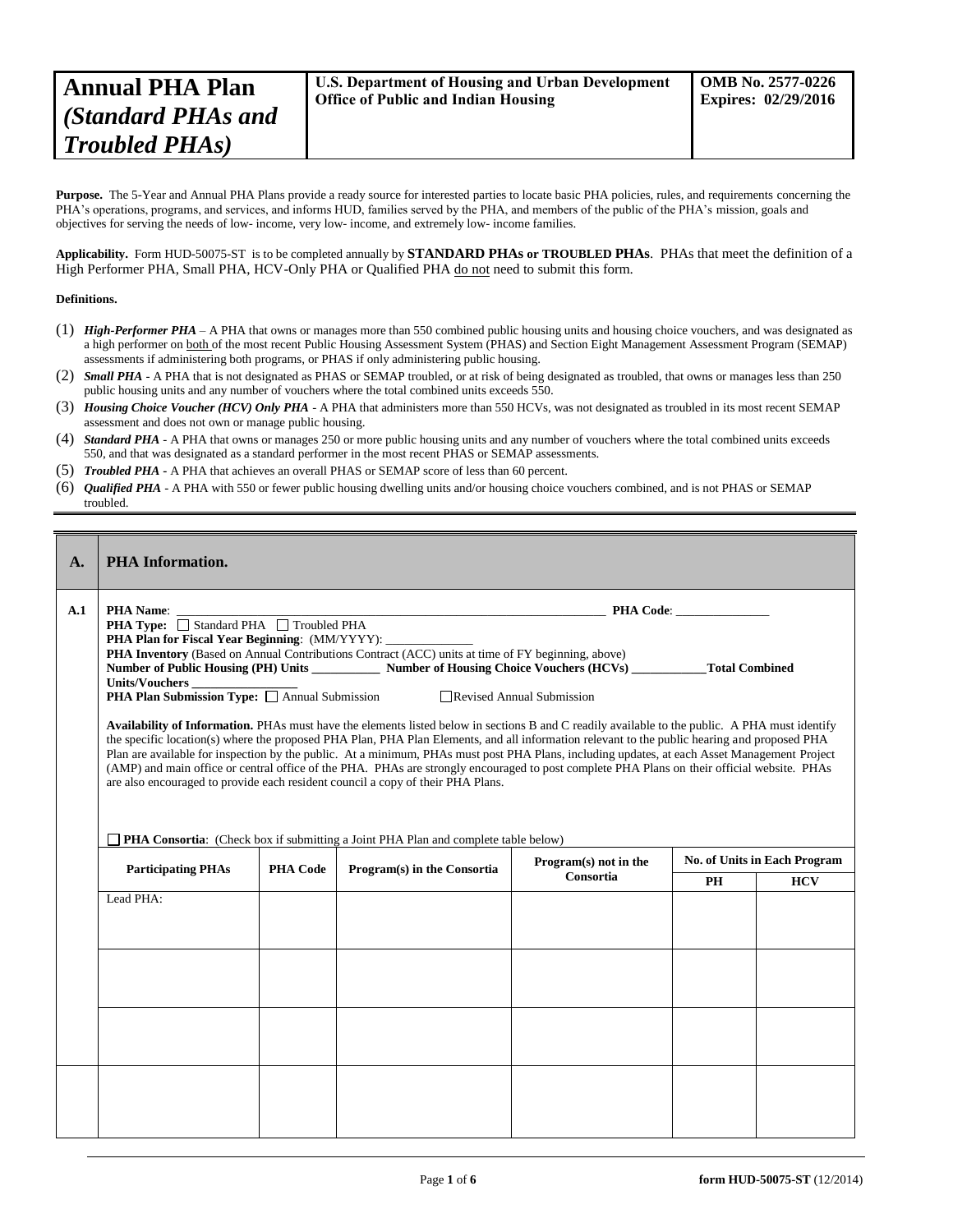| <b>B.</b> | <b>Annual Plan Elements</b>                                                                                                                                                                                                                                                                                                                                                                                                                                                                                                                                                                                                                                                                                                                                                                                                                                                                                                                                                                                                                                                                                                                                                                                                                                                                                                                                                                                                                                                               |  |  |  |  |  |
|-----------|-------------------------------------------------------------------------------------------------------------------------------------------------------------------------------------------------------------------------------------------------------------------------------------------------------------------------------------------------------------------------------------------------------------------------------------------------------------------------------------------------------------------------------------------------------------------------------------------------------------------------------------------------------------------------------------------------------------------------------------------------------------------------------------------------------------------------------------------------------------------------------------------------------------------------------------------------------------------------------------------------------------------------------------------------------------------------------------------------------------------------------------------------------------------------------------------------------------------------------------------------------------------------------------------------------------------------------------------------------------------------------------------------------------------------------------------------------------------------------------------|--|--|--|--|--|
| B.1       | <b>Revision of PHA Plan Elements.</b>                                                                                                                                                                                                                                                                                                                                                                                                                                                                                                                                                                                                                                                                                                                                                                                                                                                                                                                                                                                                                                                                                                                                                                                                                                                                                                                                                                                                                                                     |  |  |  |  |  |
|           | (a) Have the following PHA Plan elements been revised by the PHA?                                                                                                                                                                                                                                                                                                                                                                                                                                                                                                                                                                                                                                                                                                                                                                                                                                                                                                                                                                                                                                                                                                                                                                                                                                                                                                                                                                                                                         |  |  |  |  |  |
|           | Y<br>N<br>Statement of Housing Needs and Strategy for Addressing Housing Needs<br>Deconcentration and Other Policies that Govern Eligibility, Selection, and Admissions.<br>$\Box$<br>Financial Resources.<br>ப<br>П<br>П<br>Rent Determination.<br>Operation and Management.<br>Grievance Procedures.<br>П<br>Homeownership Programs.<br>П<br>□ Community Service and Self-Sufficiency Programs.<br>П<br>Safety and Crime Prevention.<br>$\mathsf{L}$<br>П<br>П<br>Pet Policy.<br>П<br>Asset Management.<br>$\mathsf{L}$<br>Substantial Deviation.<br>Significant Amendment/Modification<br>l I                                                                                                                                                                                                                                                                                                                                                                                                                                                                                                                                                                                                                                                                                                                                                                                                                                                                                          |  |  |  |  |  |
|           | (b) If the PHA answered yes for any element, describe the revisions for each revised element(s):                                                                                                                                                                                                                                                                                                                                                                                                                                                                                                                                                                                                                                                                                                                                                                                                                                                                                                                                                                                                                                                                                                                                                                                                                                                                                                                                                                                          |  |  |  |  |  |
|           | (c) The PHA must submit its Deconcentration Policy for Field Office review.                                                                                                                                                                                                                                                                                                                                                                                                                                                                                                                                                                                                                                                                                                                                                                                                                                                                                                                                                                                                                                                                                                                                                                                                                                                                                                                                                                                                               |  |  |  |  |  |
| B.2       | <b>New Activities.</b><br>(a) Does the PHA intend to undertake any new activities related to the following in the PHA's current Fiscal Year?<br>Y N<br>Hope VI or Choice Neighborhoods.<br>Mixed Finance Modernization or Development.<br>П<br>$\Box$ Demolition and/or Disposition.<br>Designated Housing for Elderly and/or Disabled Families.<br>П<br>П<br>Conversion of Public Housing to Tenant-Based Assistance.<br>$\mathsf{L}$<br>Conversion of Public Housing to Project-Based Assistance under RAD.<br>П<br>$\perp$<br>Occupancy by Over-Income Families.<br>Occupancy by Police Officers.<br>П<br>$\Box$ Non-Smoking Policies.<br>П<br>Project-Based Vouchers.<br>Units with Approved Vacancies for Modernization.<br>ΓI<br>Other Capital Grant Programs (i.e., Capital Fund Community Facilities Grants or Emergency Safety and Security Grants).<br>□<br>$\mathsf{L}$<br>(b) If any of these activities are planned for the current Fiscal Year, describe the activities. For new demolition activities, describe any public<br>housing development or portion thereof, owned by the PHA for which the PHA has applied or will apply for demolition and/or disposition approval<br>under section 18 of the 1937 Act under the separate demolition/disposition approval process. If using Project-Based Vouchers (PBVs), provide the<br>projected number of project based units and general locations, and describe how project basing would be consistent with the PHA Plan. |  |  |  |  |  |
| B.3       | <b>Civil Rights Certification.</b>                                                                                                                                                                                                                                                                                                                                                                                                                                                                                                                                                                                                                                                                                                                                                                                                                                                                                                                                                                                                                                                                                                                                                                                                                                                                                                                                                                                                                                                        |  |  |  |  |  |
|           | Form HUD-50077, PHA Certifications of Compliance with the PHA Plans and Related Regulations, must be submitted by the PHA as an electronic<br>attachment to the PHA Plan.                                                                                                                                                                                                                                                                                                                                                                                                                                                                                                                                                                                                                                                                                                                                                                                                                                                                                                                                                                                                                                                                                                                                                                                                                                                                                                                 |  |  |  |  |  |
| B.4       | <b>Most Recent Fiscal Year Audit.</b>                                                                                                                                                                                                                                                                                                                                                                                                                                                                                                                                                                                                                                                                                                                                                                                                                                                                                                                                                                                                                                                                                                                                                                                                                                                                                                                                                                                                                                                     |  |  |  |  |  |
|           | (a) Were there any findings in the most recent FY Audit?                                                                                                                                                                                                                                                                                                                                                                                                                                                                                                                                                                                                                                                                                                                                                                                                                                                                                                                                                                                                                                                                                                                                                                                                                                                                                                                                                                                                                                  |  |  |  |  |  |
|           | N<br>Y<br>$\Box$<br>$\Box$                                                                                                                                                                                                                                                                                                                                                                                                                                                                                                                                                                                                                                                                                                                                                                                                                                                                                                                                                                                                                                                                                                                                                                                                                                                                                                                                                                                                                                                                |  |  |  |  |  |
|           | If yes, please describe:<br>(b)                                                                                                                                                                                                                                                                                                                                                                                                                                                                                                                                                                                                                                                                                                                                                                                                                                                                                                                                                                                                                                                                                                                                                                                                                                                                                                                                                                                                                                                           |  |  |  |  |  |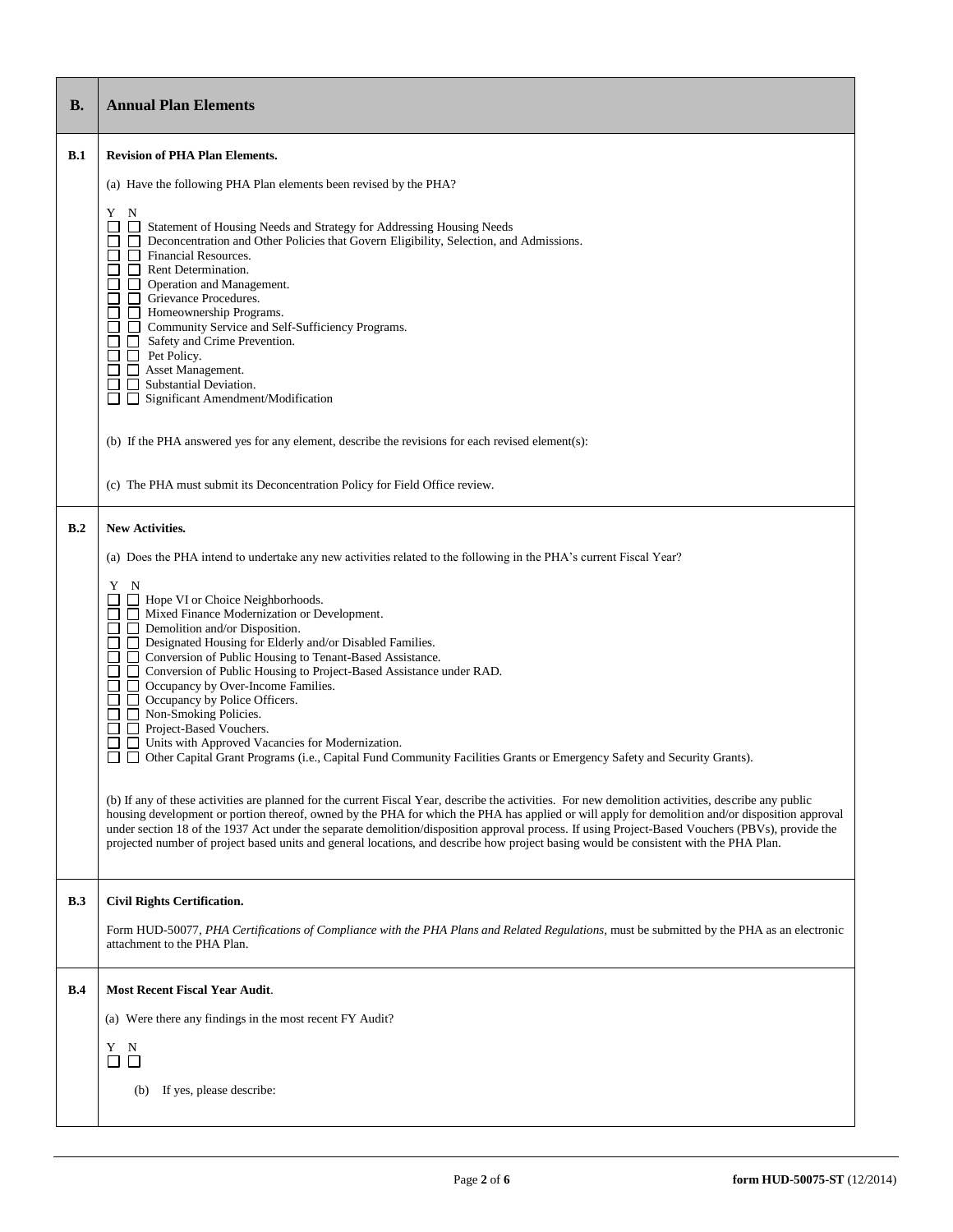| B.5 | Progress Report.                                                                                                                                                                                                                   |  |  |  |  |  |
|-----|------------------------------------------------------------------------------------------------------------------------------------------------------------------------------------------------------------------------------------|--|--|--|--|--|
|     | Provide a description of the PHA's progress in meeting its Mission and Goals described in the PHA 5-Year and Annual Plan.                                                                                                          |  |  |  |  |  |
| B.6 | <b>Resident Advisory Board (RAB) Comments.</b>                                                                                                                                                                                     |  |  |  |  |  |
|     | (a) Did the RAB(s) provide comments to the PHA Plan?                                                                                                                                                                               |  |  |  |  |  |
|     | Y<br>$\mathbf N$<br>□<br>$\Box$                                                                                                                                                                                                    |  |  |  |  |  |
|     | If yes, comments must be submitted by the PHA as an attachment to the PHA Plan. PHAs must also include a narrative describing their<br>(c)<br>analysis of the RAB recommendations and the decisions made on these recommendations. |  |  |  |  |  |
| B.7 | Certification by State or Local Officials.                                                                                                                                                                                         |  |  |  |  |  |
|     | Form HUD 50077-SL, Certification by State or Local Officials of PHA Plans Consistency with the Consolidated Plan, must be submitted by the<br>PHA as an electronic attachment to the PHA Plan.                                     |  |  |  |  |  |
| B.8 | <b>Troubled PHA.</b><br>(a) Does the PHA have any current Memorandum of Agreement, Performance Improvement Plan, or Recovery Plan in place?<br>Y N N/A                                                                             |  |  |  |  |  |
|     | (b) If yes, please describe:                                                                                                                                                                                                       |  |  |  |  |  |
| C.  | Statement of Capital Improvements. Required for all PHAs completing this form that administer public housing<br>and receive funding from the Capital Fund Program (CFP).                                                           |  |  |  |  |  |
| C.1 | Capital Improvements. Include a reference here to the most recent HUD-approved 5-Year Action Plan (HUD-50075.2) and the date that it was<br>approved by HUD.                                                                       |  |  |  |  |  |

Г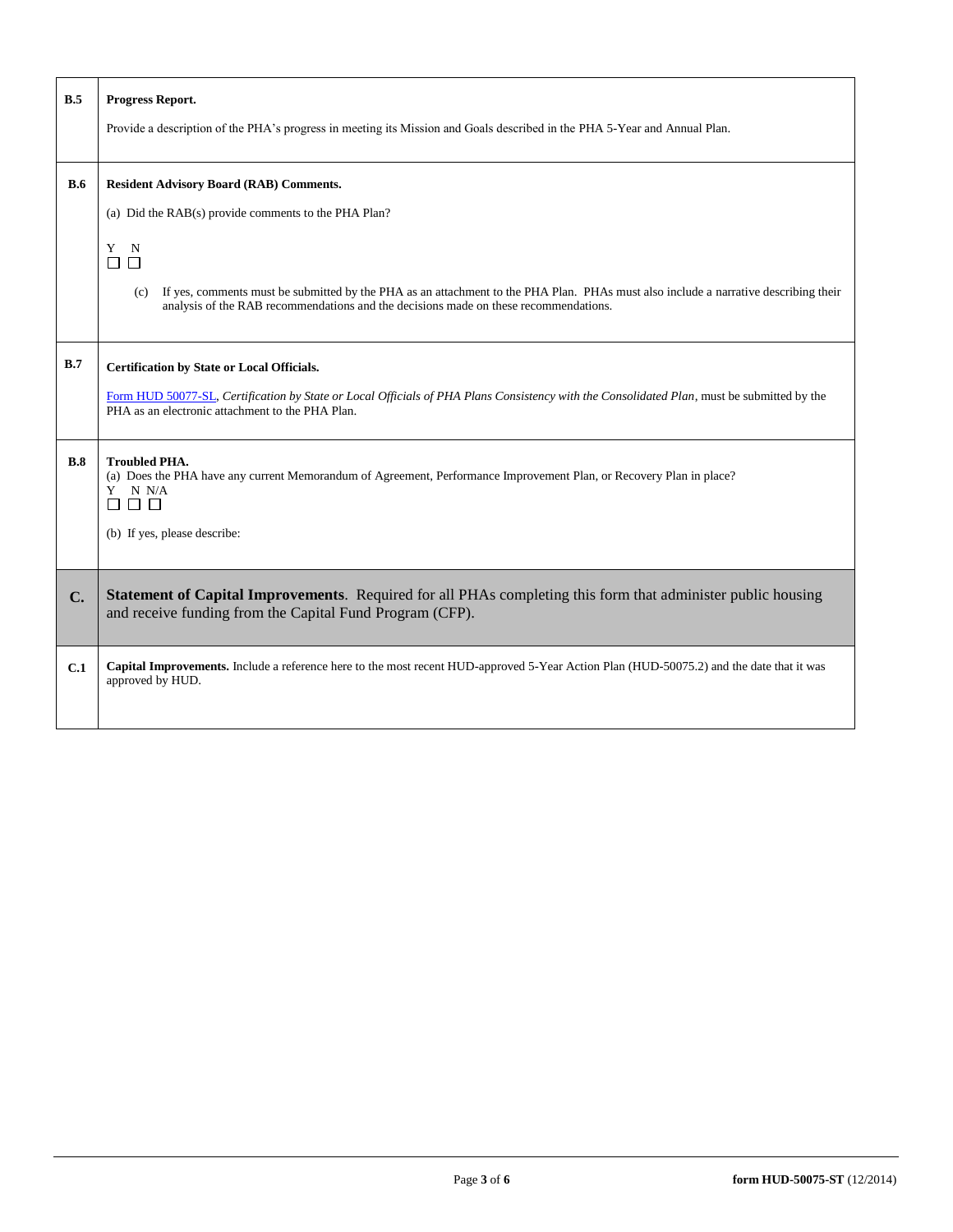# **Instructions for Preparation of Form HUD-50075-ST Annual PHA Plan for Standard and Troubled PHAs**

- **A. PHA Information.** All PHAs must complete this section.
	- **A.1** Include the full **PHA Name**, **PHA Code**, **PHA Type**, **PHA Fiscal Year Beginning** (MM/YYYY), **PHA Inventory, Number of Public Housing Units and or Housing Choice Vouchers (HCVs), PHA Plan Submission Type**, and the **Availability of Information**, specific location(s) of all information relevant to the public hearing and proposed PHA Plan. [\(24 CFR §903.23\(4\)\(e\)\)](http://ecfr.gpoaccess.gov/cgi/t/text/text-idx?c=ecfr&sid=13734845220744370804c20da2294a03&rgn=div5&view=text&node=24:4.0.3.1.3&idno=24#24:4.0.3.1.3.2.5.14)

**PHA Consortia**: Check box if submitting a Joint PHA Plan and complete the table. [\(24 CFR §943.128\(a\)\)](http://ecfr.gpoaccess.gov/cgi/t/text/text-idx?c=ecfr&sid=cc31cf1c3a2b84ba4ead75d35d258f67&rgn=div5&view=text&node=24:4.0.3.1.10&idno=24#24:4.0.3.1.10.2.5.7)

## **B. Annual Plan.** All PHAs must complete this section.

### **B.1 Revision of PHA Plan Elements.** PHAs must:

Identify specifically which plan elements listed below that have been revised by the PHA. To specify which elements have been revised, mark the "yes" box. If an element has not been revised, mark "no." [\(24 CFR §903.7\)](http://ecfr.gpoaccess.gov/cgi/t/text/text-idx?c=ecfr&sid=13734845220744370804c20da2294a03&rgn=div5&view=text&node=24:4.0.3.1.3&idno=24#24:4.0.3.1.3.2.5.5)

 **Statement of Housing Needs and Strategy for Addressing Housing Needs.** Provide a statement addressing the housing needs of low-income, very low-income and extremely low-income families and a brief description of the PHA's strategy for addressing the housing needs of families who reside in the jurisdiction served by the PHA. The statement must identify the housing needs of (i) families with incomes below 30 percent of area median income (extremely low-income), (ii) elderly families and families with disabilities, and (iii) households of various races and ethnic groups residing in the jurisdiction or on the waiting list based on information provided by the applicable Consolidated Plan, information provided by HUD, and other generally available data. The identification of housing needs must address issues of affordability, supply, quality, accessibility, size of units, and location.  $(24 \text{ CFR } \text{$903.7(a)(1)}$ Provide a description of the PHA's strategy for addressing the housing needs of families in the jurisdiction and on the waiting list in the upcoming year.  $(24)$ [CFR §903.7\(a\)\(2\)\(ii\)\)](http://ecfr.gpoaccess.gov/cgi/t/text/text-idx?c=ecfr&sid=13734845220744370804c20da2294a03&rgn=div5&view=text&node=24:4.0.3.1.3&idno=24#24:4.0.3.1.3.2.5.5)

 **Deconcentration and Other Policies that Govern Eligibility, Selection, and Admissions**. PHAs must submit a Deconcentration Policy for Field Office review. For additional guidance on what a PHA must do to deconcentrate poverty in its development and comply with fair housing requirements, see [24 CFR 903.2.](http://ecfr.gpoaccess.gov/cgi/t/text/text-idx?c=ecfr&sid=31b6a8e6f1110b36cc115eb6e4d5e3b4&rgn=div5&view=text&node=24:4.0.3.1.3&idno=24#24:4.0.3.1.3.1.5.2) [\(24 CFR §903.23\(b\)\)](http://ecfr.gpoaccess.gov/cgi/t/text/text-idx?c=ecfr&sid=13734845220744370804c20da2294a03&rgn=div5&view=text&node=24:4.0.3.1.3&idno=24#24:4.0.3.1.3.2.5.9) Describe the PHA's admissions policy for deconcentration of poverty and income mixing of lower-income families in public housing. The Deconcentration Policy must describe the PHA's policy for bringing higher income tenants into lower income developments and lower income tenants into higher income developments. The deconcentration requirements apply to general occupancy and family public housing developments. Refer to 24 CFR §903.2(b)(2) for developments not subject to deconcentration of poverty and income mixing requirements. [\(24 CFR §903.7\(b\)\)](http://ecfr.gpoaccess.gov/cgi/t/text/text-idx?c=ecfr&sid=b44bf19bef93dd31287608d2c687e271&rgn=div5&view=text&node=24:4.0.3.1.3&idno=24#24:4.0.3.1.3.2.5.5) Describe the PHA's procedures for maintain waiting lists for admission to public housing and address any site-based waiting lists. [\(24 CFR §903.7\(b\)\)](http://ecfr.gpoaccess.gov/cgi/t/text/text-idx?c=ecfr&sid=b44bf19bef93dd31287608d2c687e271&rgn=div5&view=text&node=24:4.0.3.1.3&idno=24#24:4.0.3.1.3.2.5.5). A statement of the PHA's policies that govern resident or tenant eligibility, selection and admission including admission preferences for both public housing and HCV. (24) [CFR §903.7\(b\)\)](http://ecfr.gpoaccess.gov/cgi/t/text/text-idx?c=ecfr&sid=b44bf19bef93dd31287608d2c687e271&rgn=div5&view=text&node=24:4.0.3.1.3&idno=24#24:4.0.3.1.3.2.5.5) Describe the unit assignment policies for public housing. [\(24 CFR §903.7\(b\)\)](http://ecfr.gpoaccess.gov/cgi/t/text/text-idx?c=ecfr&sid=b44bf19bef93dd31287608d2c687e271&rgn=div5&view=text&node=24:4.0.3.1.3&idno=24#24:4.0.3.1.3.2.5.5)

 **Financial Resources.** A statement of financial resources, including a listing by general categories, of the PHA's anticipated resources, such as PHA operating, capital and other anticipated Federal resources available to the PHA, as well as tenant rents and other income available to support public housing or tenant-based assistance. The statement also should include the non-Federal sources of funds supporting each Federal program, and state the planned use for the resources. [\(24 CFR §903.7\(c\)\)](http://ecfr.gpoaccess.gov/cgi/t/text/text-idx?c=ecfr&sid=b44bf19bef93dd31287608d2c687e271&rgn=div5&view=text&node=24:4.0.3.1.3&idno=24)

■ **Rent Determination.** A statement of the policies of the PHA governing rents charged for public housing and HCV dwelling units, including applicable public housing flat rents, minimum rents, voucher family rent contributions, and payment standard policies. [\(24 CFR §903.7\(d\)\)](http://ecfr.gpoaccess.gov/cgi/t/text/text-idx?c=ecfr&sid=b44bf19bef93dd31287608d2c687e271&rgn=div5&view=text&node=24:4.0.3.1.3&idno=24#24:4.0.3.1.3.2.5.5)

□ **Operation and Management.** A statement of the rules, standards, and policies of the PHA governing maintenance and management of housing owned, assisted, or operated by the public housing agency (which shall include measures necessary for the prevention or eradication of pest infestation, including cockroaches), and management of the PHA and programs of the PHA. [\(24 CFR §903.7\(e\)\)](http://ecfr.gpoaccess.gov/cgi/t/text/text-idx?c=ecfr&sid=b44bf19bef93dd31287608d2c687e271&rgn=div5&view=text&node=24:4.0.3.1.3&idno=24#24:4.0.3.1.3.2.5.5)

 **Grievance Procedures.** A description of the grievance and informal hearing and review procedures that the PHA makes available to its residents and applicants. [\(24 CFR §903.7\(f\)\)](http://ecfr.gpoaccess.gov/cgi/t/text/text-idx?c=ecfr&sid=b44bf19bef93dd31287608d2c687e271&rgn=div5&view=text&node=24:4.0.3.1.3&idno=24#24:4.0.3.1.3.2.5.5)

 **Homeownership Programs**. A description of any Section 5h, Section 32, Section 8y, or HOPE I public housing or Housing Choice Voucher (HCV) homeownership programs (including project number and unit count) administered by the agency or for which the PHA has applied or will apply for approval. [\(24 CFR §903.7\(k\)\)](http://ecfr.gpoaccess.gov/cgi/t/text/text-idx?c=ecfr&sid=b44bf19bef93dd31287608d2c687e271&rgn=div5&view=text&node=24:4.0.3.1.3&idno=24#24:4.0.3.1.3.2.5.5)

 **Community Service and Self Sufficiency Programs**. Describe how the PHA will comply with the requirements of community service and treatment of income changes resulting from welfare program requirements. [\(24 CFR §903.7\(l\)\)](http://ecfr.gpoaccess.gov/cgi/t/text/text-idx?c=ecfr&sid=13734845220744370804c20da2294a03&rgn=div5&view=text&node=24:4.0.3.1.3&idno=24#24:4.0.3.1.3.2.5.5) A description of: **1)** Any programs relating to services and amenities provided or offered to assisted families; and **2)** Any policies or programs of the PHA for the enhancement of the economic and social self-sufficiency of assisted families, including programs under Section 3 and FSS. [\(24 CFR §903.7\(l\)\)](http://ecfr.gpoaccess.gov/cgi/t/text/text-idx?c=ecfr&sid=b44bf19bef93dd31287608d2c687e271&rgn=div5&view=text&node=24:4.0.3.1.3&idno=24#24:4.0.3.1.3.2.5.5)

 **Safety and Crime Prevention.** Describe the PHA's plan for safety and crime prevention to ensure the safety of the public housing residents. The statement must provide development-by-development or jurisdiction wide-basis: (i) A description of the need for measures to ensure the safety of public housing residents; (ii) A description of any crime prevention activities conducted or to be conducted by the PHA; and (iii) A description of the coordination between the PHA and the appropriate police precincts for carrying out crime prevention measures and activities. [\(24 CFR §903.7\(m\)\)](http://ecfr.gpoaccess.gov/cgi/t/text/text-idx?c=ecfr&sid=13734845220744370804c20da2294a03&rgn=div5&view=text&node=24:4.0.3.1.3&idno=24#24:4.0.3.1.3.2.5.5) A description of: **1)** Any activities, services, or programs provided or offered by an agency, either directly or in partnership with other service providers, to child or adult victims of domestic violence, dating violence, sexual assault, or stalking; **2)** Any activities, services, or programs provided or offered by a PHA that helps child and adult victims of domestic violence, dating violence, sexual assault, or stalking, to obtain or maintain housing; and **3)** Any activities, services, or programs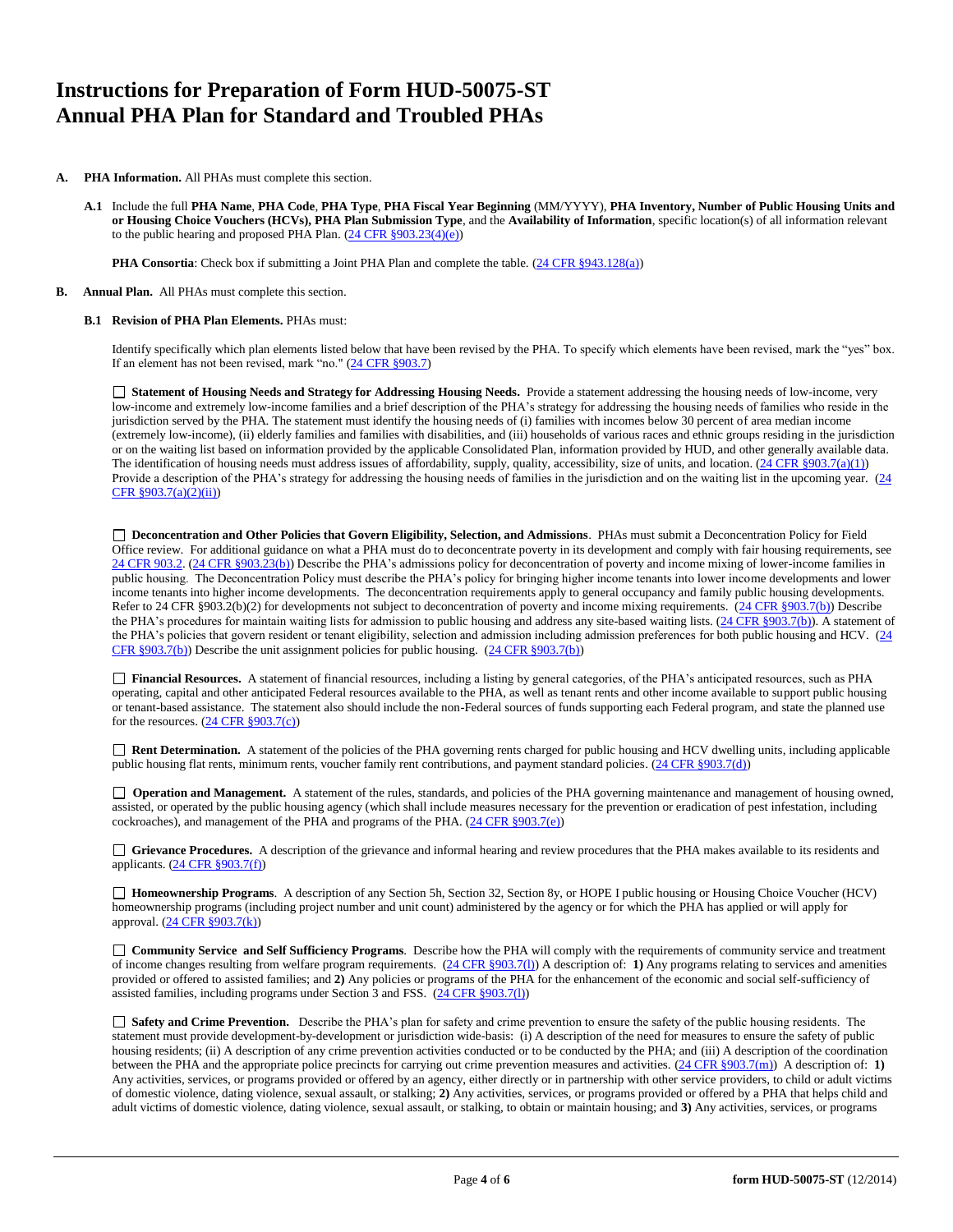provided or offered by a public housing agency to prevent domestic violence, dating violence, sexual assault, and stalking, or to enhance victim safety in assisted families.  $(24 \text{ CFR } \text{\textless} 903.7 \text{(m)}(5))$ 

**Pet Policy.** Describe the PHA's policies and requirements pertaining to the ownership of pets in public housing. [\(24 CFR §903.7\(n\)\)](http://ecfr.gpoaccess.gov/cgi/t/text/text-idx?c=ecfr&sid=13734845220744370804c20da2294a03&rgn=div5&view=text&node=24:4.0.3.1.3&idno=24#24:4.0.3.1.3.2.5.5)

 **Asset Management.** State how the agency will carry out its asset management functions with respect to the public housing inventory of the agency, including how the agency will plan for the long-term operating, capital investment, rehabilitation, modernization, disposition, and other needs for such inventory. [\(24 CFR §903.7\(q\)\)](http://ecfr.gpoaccess.gov/cgi/t/text/text-idx?c=ecfr&sid=13734845220744370804c20da2294a03&rgn=div5&view=text&node=24:4.0.3.1.3&idno=24#24:4.0.3.1.3.2.5.5)

■ **Substantial Deviation.** PHA must provide its criteria for determining a "substantial deviation" to its 5-Year Plan. [\(24 CFR §903.7\(r\)\(2\)\(i\)\)](http://ecfr.gpoaccess.gov/cgi/t/text/text-idx?c=ecfr&sid=13734845220744370804c20da2294a03&rgn=div5&view=text&node=24:4.0.3.1.3&idno=24#24:4.0.3.1.3.2.5.5)

 **Significant Amendment/Modification**. PHA must provide its criteria for determining a "Significant Amendment or Modification" to its 5-Year and Annual Plan. Should the PHA fail to define 'significant amendment/modification', HUD will consider the following to be 'significant amendments or modifications': a) changes to rent or admissions policies or organization of the waiting list; b) additions of non-emergency CFP work items (items not included in the current CFP Annual Statement or CFP 5-Year Action Plan) or change in use of replacement reserve funds under the Capital Fund; or c) any change with regard to demolition or disposition, designation, homeownership programs or conversion activities. See guidance on HUD's website at: Notice [PIH 1999-51.](http://portal.hud.gov/hudportal/HUD?src=/program_offices/administration/hudclips/notices/pih) [\(24 CFR §903.7\(r\)\(2\)\(ii\)\)](http://ecfr.gpoaccess.gov/cgi/t/text/text-idx?c=ecfr&sid=13734845220744370804c20da2294a03&rgn=div5&view=text&node=24:4.0.3.1.3&idno=24#24:4.0.3.1.3.2.5.5)

If any boxes are marked "yes", describe the revision(s) to those element(s) in the space provided.

**B.2 New Activities.** If the PHA intends to undertake any new activities related to these elements in the current Fiscal Year, mark "yes" for those elements, and describe the activities to be undertaken in the space provided. If the PHA does not plan to undertake these activities, mark "no."

□ **Hope VI** or Choice Neighborhoods. 1) A description of any housing (including project number (if known) and unit count) for which the PHA will apply for HOPE VI or Choice Neighborhoods; and **2)** A timetable for the submission of applications or proposals. The application and approval process for

Hope VI or Choice Neighborhoods is a separate process. See guidance on HUD's website at[: http://www.hud.gov/offices/pih/programs/ph/hope6/index.cfm](http://www.hud.gov/offices/pih/programs/ph/hope6/index.cfm). [\(Notice PIH 2010-30\)](http://www.hud.gov/offices/adm/hudclips/notices/pih/07pihnotices.cfm)

 **Mixed Finance Modernization or Development. 1)** A description of any housing (including project number (if known) and unit count) for which the PHA will apply for Mixed Finance Modernization or Development; and **2)** A timetable for the submission of applications or proposals. The application and approval process for Mixed Finance Modernization or Development is a separate process. See guidance on HUD's website at:

<http://www.hud.gov/offices/pih/programs/ph/hope6/index.cfm>. [\(Notice PIH 2010-30\)](http://www.hud.gov/offices/adm/hudclips/notices/pih/07pihnotices.cfm)

 **Demolition and/or Disposition.** Describe any public housing projects owned by the PHA and subject to ACCs (including project number and unit numbers [or addresses]), and the number of affected units along with their sizes and accessibility features) for which the PHA will apply or is currently pending for demolition or disposition; and (2) A timetable for the demolition or disposition. This statement must be submitted to the extent that approved and/or pending demolition and/or disposition has changed as described in the PHA's last Annual and/or 5-Year PHA Plan submission. The application and approval process for demolition and/or disposition is a separate process. See guidance on HUD's website at: [http://www.hud.gov/offices/pih/centers/sac/demo\\_dispo/index.cfm.](http://www.hud.gov/offices/pih/centers/sac/demo_dispo/index.cfm) [\(24 CFR §903.7\(h\)\)](http://ecfr.gpoaccess.gov/cgi/t/text/text-idx?c=ecfr&sid=13734845220744370804c20da2294a03&rgn=div5&view=text&node=24:4.0.3.1.3&idno=24#24:4.0.3.1.3.2.5.5)

**Designated Housing for Elderly and Disabled Families.** Describe any public housing projects owned, assisted or operated by the PHA (or portions thereof), in the upcoming fiscal year, that the PHA has continually operated as, has designated, or will apply for designation for occupancy by elderly and/or disabled families only. Include the following information: **1**) development name and number; **2**) designation type; **3**) application status; **4**) date the designation was approved, submitted, or planned for submission, and; **5**) the number of units affected. **Note**: The application and approval process for such designations is separate from the PHA Plan process, and PHA Plan approval does not constitute HUD approval of any designation.  $(24 \text{ CFR }$  §903.7(i)(C))

**Conversion of Public Housing.** Describe any public housing building(s) (including project number and unit count) owned by the PHA that the PHA is required to convert or plans to voluntarily convert to tenant-based assistance; **2)** An analysis of the projects or buildings required to be converted; and **3)** A statement of the amount of assistance received to be used for rental assistance or other housing assistance in connection with such conversion. See guidance

on HUD's website at[: http://www.hud.gov/offices/pih/centers/sac/conversion.cfm](http://www.hud.gov/offices/pih/centers/sac/conversion.cfm). [\(24 CFR §903.7\(j\)\)](http://ecfr.gpoaccess.gov/cgi/t/text/text-idx?c=ecfr&sid=13734845220744370804c20da2294a03&rgn=div5&view=text&node=24:4.0.3.1.3&idno=24#24:4.0.3.1.3.2.5.5)

**Conversion of Public Housing.** Describe any public housing building(s) (including project number and unit count) owned by the PHA that the PHA plans to voluntarily convert to project-based assistance under RAD. See additional guidance on HUD's website at: [Notice PIH 2012-32](http://portal.hud.gov/hudportal/HUD?src=/program_offices/administration/hudclips/notices/pih/12pihnotices)

◯ Occupancy by Over-Income Families. A PHA that owns or operates fewer than two hundred fifty (250) public housing units, may lease a unit in a public housing development to an over-income family (a family whose annual income exceeds the limit for a low income family at the time of initial occupancy), if all the following conditions are satisfied: (1) There are no eligible low income families on the PHA waiting list or applying for public housing assistance when the unit is leased to an over-income family; (2) The PHA has publicized availability of the unit for rental to eligible low income families, including publishing public notice of such availability in a newspaper of general circulation in the jurisdiction at least thirty days before offering the unit to an over-income family; (3) The over-income family rents the unit on a month-to-month basis for a rent that is not less than the PHA's cost to operate the unit; (4) The lease to the over-income family provides that the family agrees to vacate the unit when needed for rental to an eligible family; and (5) The PHA gives the over-income family at least thirty days notice to vacate the unit when the unit is needed for rental to an eligible family. The PHA may incorporate information on occupancy by over-income families into its PHA Plan statement of deconcentration and other policies that govern eligibility, selection, and admissions. See additional guidance on HUD's website at[: Notice PIH 2011-7.](http://portal.hud.gov/hudportal/HUD?src=/program_offices/administration/hudclips/notices/pih) [\(24 CFR 960.503\)](http://ecfr.gpoaccess.gov/cgi/t/text/text-idx?c=ecfr&sid=fa64c7c83a160f7c42da881396459a31&rgn=div5&view=text&node=24:4.0.3.1.13&idno=24#24:4.0.3.1.13.5.5.1) (24 CFR 903.7(b))

□ **Occupancy by Police Officers.** The PHA may allow police officers who would not otherwise be eligible for occupancy in public housing, to reside in a public housing dwelling unit. The PHA must include the number and location of the units to be occupied by police officers, and the terms and conditions of their tenancies; and a statement that such occupancy is needed to increase security for public housing residents. A "police officer" means a person determined by the PHA to be, during the period of residence of that person in public housing, employed on a full-time basis as a duly licensed professional police officer by a Federal, State or local government or by any agency of these governments. An officer of an accredited police force of a housing agency may qualify. The PHA may incorporate information on occupancy by police officers into its PHA Plan statement of deconcentration and other policies that govern eligibility, selection, and admissions. See additional guidance on HUD's website at: [Notice PIH 2011-7.](http://portal.hud.gov/hudportal/HUD?src=/program_offices/administration/hudclips/notices/pih) [\(24 CFR 960.505\)](http://ecfr.gpoaccess.gov/cgi/t/text/text-idx?c=ecfr&sid=fa64c7c83a160f7c42da881396459a31&rgn=div5&view=text&node=24:4.0.3.1.13&idno=24#24:4.0.3.1.13.5.5.2) (24 CFR 903.7(b))